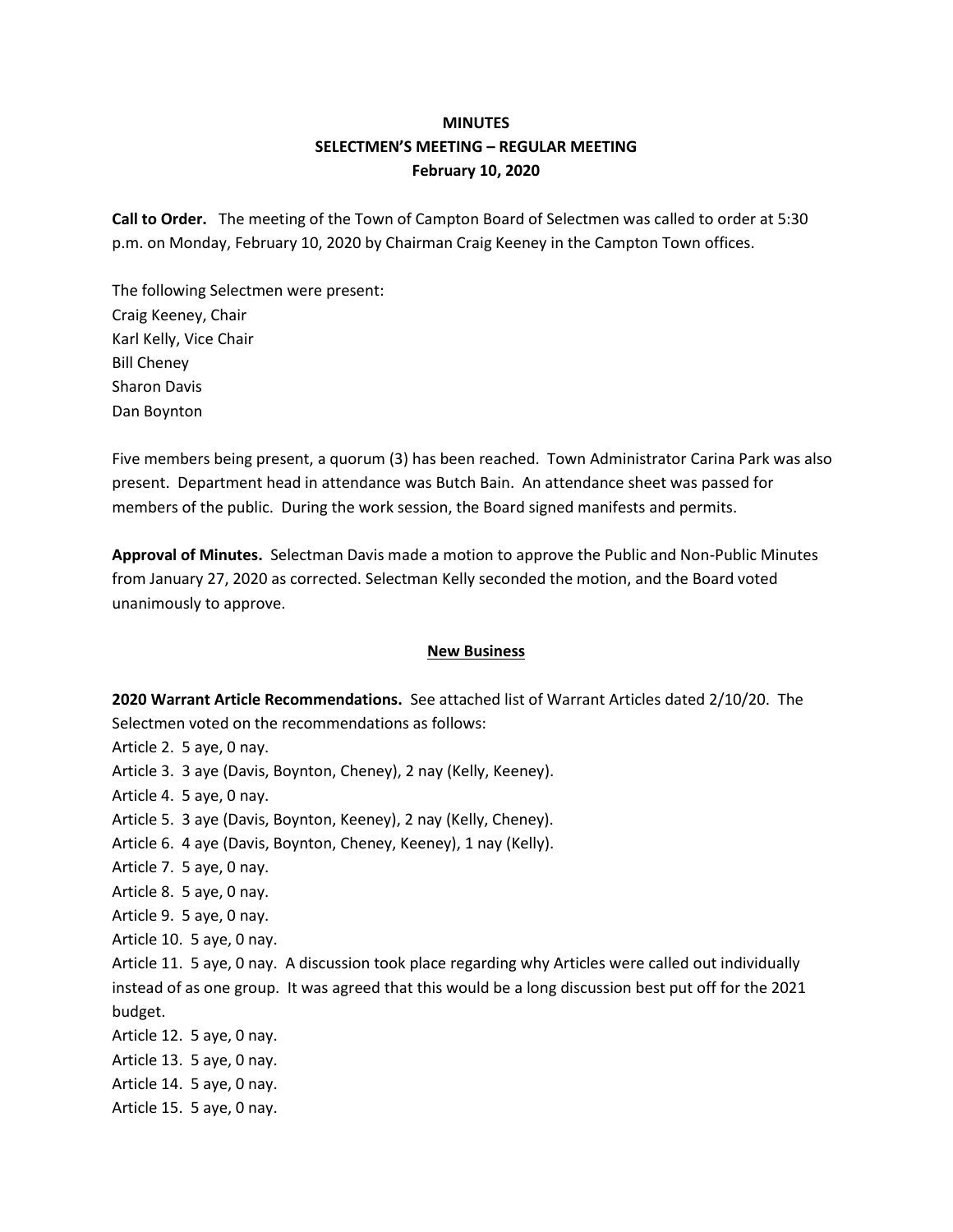Article 16. 5 aye, 0 nay. Article 17. 5 aye, 0 nay. Article 18. 5 aye, 0 nay. Article 19. 5 aye, 0 nay. Article 20. 3 aye (Davis, Boynton, Keeney), 2 nay (Kelly, Cheney). Brief discussion took place to clarify the expectations of this Article. Selectman Boynton said that the intention is that a committee would be formed to write a report of recommendations but that no obligation of work would be associated. Article 21. 5 aye, 0 nay. Article 22. 5 aye, 0 nay.

Carina pointed out the "2020 Town Meeting – Warrant Article Explanations" and that these would be included in the Town Report.

**Deer Run Dam-Ad/Alternate Funding Options.** Bid opening for the Deer Run Dam Restoration project on February 5<sup>th</sup> and compilations of bids were sent to the Selectmen. The total bids including the Ad/Alternate came in higher than Campton had budgeted. Carina asked if the Ad/Alternate work of replacement of the two culverts is worth the additional cost of \$52,000? The Highway Department could replace the culverts at a much lesser cost than was quoted in the bids It was agreed that the town will not pursue the Ad/Alternate. Carina stated that Bob Durfee from Dubois & King would be attending the 2/24/20 meeting and she will inform him of this decision in advance.

**2020 State Aid.** Carina stated that she had a conversation with Michelle Clark at the Department of Revenue (DRA) and confirmed the 2020 State Aid needs to be accounted for in the 2020 budget. Carina suggested the following:

**2019** State Aid of \$53,000 (already received) be used for Road Study and Zoning Ordinance Update. **2020** State Aid of \$53,000 (to be received in Fall of 2020) be used to offset the additional funds included in the Road Infrastructure Capital Reserve designated for gravel. The Board agreed with this recommendation. Carina will create a spreadsheet to keep the expenditures clear.

#### **Board of Selectmen Subcommittee Assignments.**

**Transfer Station.** Selectmen Davis and Boynton will work with the Thornton board members. Items believed to come up for discussion will be the percent contribution and whether Campton will contribute to the Thornton infrastructure. Selectman Boynton requested Carina send copies of interdepartmental agreements for the transfer station and fire department. Carina will work with Thornton to come up with dates.

**Roads Study.** Carina said that she had had conversation with BETA Group, a company in Manchester that uses the same software (ArcGIS) that Campton already uses for its mapping system. This is initially thought to be an advantage because of the benefit of overlapping the town data. Their soft estimate is over \$15,000 but less than \$30,000. Other options exist and Carina will continue to investigate, including T-Squared through the regional planning commission. Selectmen Kelly and Cheney will serve on this committee.

No other subcommittees to be formed at this time.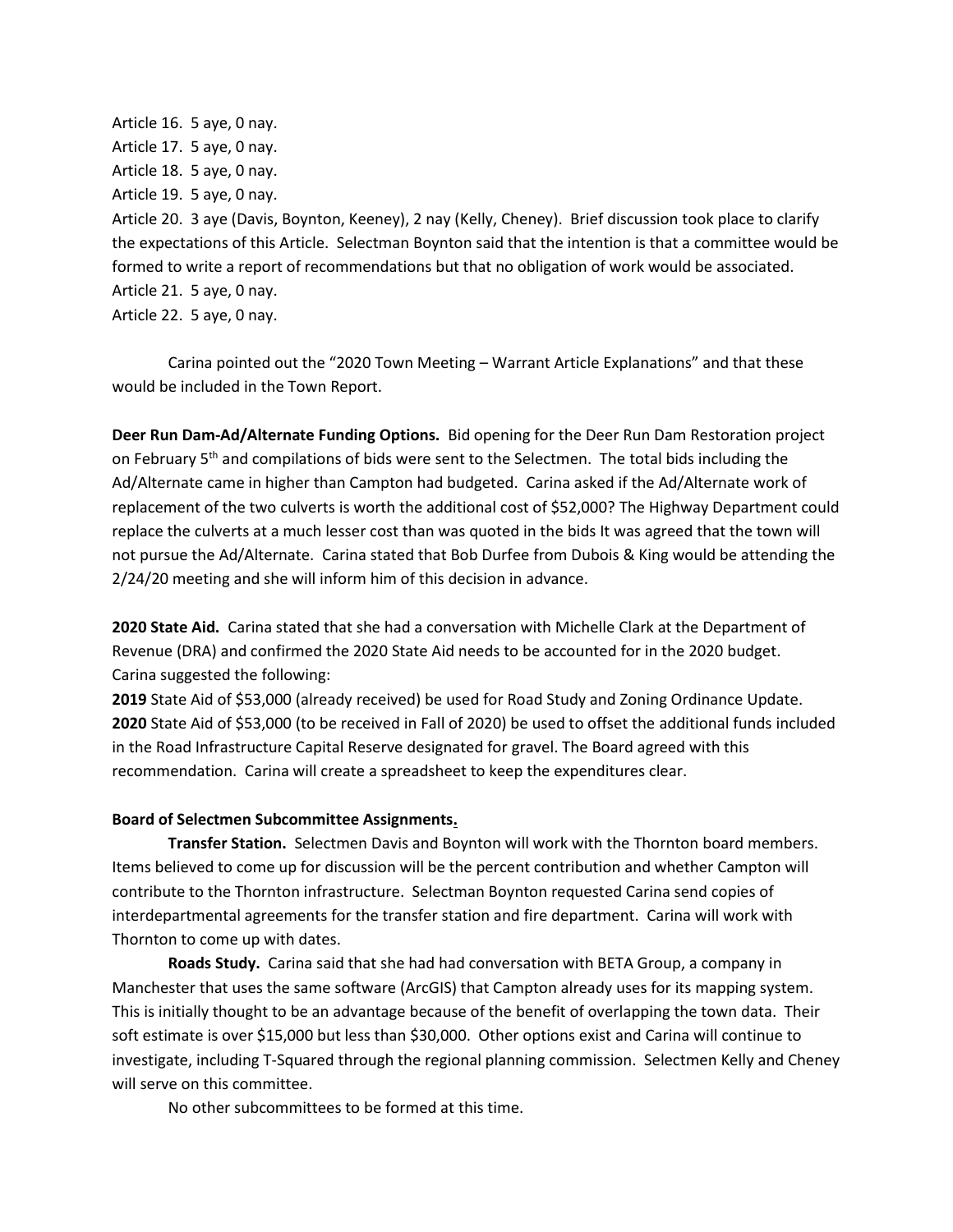**Beebe River Business Park – Deed Restrictions.** Jeff Andrew was present and stated that he had completed some road improvements to Shannon Drive. Carina stated that lots 8 and 9A had previously been released. Photos and maps were distributed and discussed. Mr. Andrew is requesting that 7A and 10A be released. He wants to sell 10A. Lots 3, 4, 5, and 6 are going to be fenced in and leased for a solar project. A lengthy discussion took place regarding the deed restriction history, town requirements for road frontage and improvement and the rationales. The Board requested Mr. Andrew improve the entire length of road. He is to contact Carina after the improvement is done, and after the snow is gone, so she can set up a time for the Board to inspect the work on site.

## **Privilege of the Floor**

-None-

### **Correspondence**

**Selectman's Report Draft.** Carina stated that graphs from the Budget presentation and photos from Chief Warn's 20 years of Service Recognition as Police Chief will be added to the report.

**Tax Agreement Spreadsheet.** The tax collector provided an updated spreadsheet of tax agreements.

**Warrant Article Review**. Attorney Shawn Tanguay reviewed the Warrant Articles and questioned the itemization of each department. Pros and Cons were briefly discussed but it was agreed that an indepth discussion is needed later in the year. Shawn Tanguay also suggested that the warrant article pertaining to Advertising & Regional expenses be itemized out.

**Cover of Town Report.** Multiple photos of town vehicles are going to be highlighted this year. Some suggestions for next year were discussed.

### **Board Concerns and Directives**

**Selectman Kelly.** Would like to conduct a public hearing at some point regarding OHRV use on town roads. (Carina said that she has a sample policy from Gorham). Also, a vehicle has been parked for a couple years at the Town Pound Road extension. Butch will contact the police to have it removed. **Selectman Davis.** Concerned that overweight vehicles are traveling on Bump Bridge. The weight limit is currently posted at 3 tons. Carina is going to speak with the police chief.

No other concerns were expressed.

**In Public Session a Motion was made to go into Non-Public Session under RSA 91-A: 3, II (**c**). The Motion was seconded and with a roll call vote: Chairman Keeney- aye, Selectman Davis – aye, Selectman Kelly–**